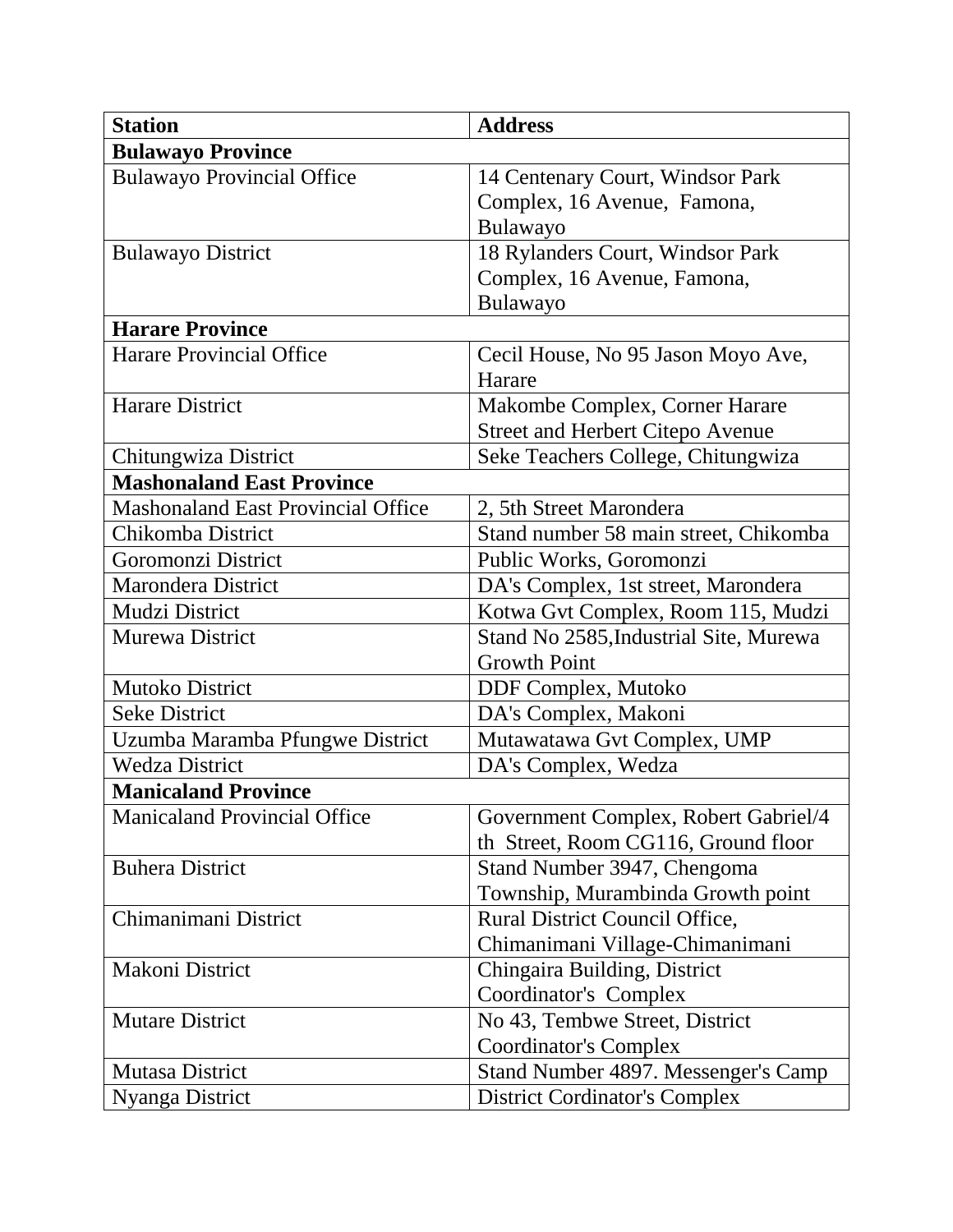| <b>Chipinge District</b>                     | 2nd Floor, Block B, New Government      |
|----------------------------------------------|-----------------------------------------|
|                                              | Complex                                 |
| <b>Mashonaland West Province</b>             |                                         |
| <b>Mashonaland West Provincial Office</b>    | 78 Robson Manyika Drive, Chinhoyi       |
| <b>Makonde District</b>                      | PWD Makonde Depot, Chinhoyi             |
| <b>Chegutu District</b>                      | 252A Queens Street, Chegutu             |
| Sanyati District                             | 8 Warwick, CBD, Kadoma                  |
| Zvimba District                              | Zvimba Old Barrack, Murombedzi          |
| <b>Ngezi District</b>                        | DDF 805/1175/88R Turf Township,         |
|                                              | Mhondoro-Ngezi                          |
| Hurungwe District                            | 262 Chikangwe, C/O HRDC Engineering     |
|                                              | Office, Karoi                           |
| Kariba District                              | <b>PWD Kariba</b>                       |
| <b>Masvingo Province</b>                     |                                         |
| <b>Masvingo Provincial Office</b>            | 10 Shuvayi Mahofa Street. Masvingo.     |
| <b>Bikita District</b>                       | Institute of Training and Development;  |
|                                              | Nyika Growth Point; Bikita              |
| Chiredzi District                            | DDF Workshop Cnr Msasa/ Crocodile       |
|                                              | Road; Chiredzi                          |
| Chivi District                               | DA Complex Chivi Growth Point- Chivi    |
| <b>Gutu District</b>                         | Gutu Old Post, Chartsworth Road: Gutu.  |
| <b>Masvingo District</b>                     | DA Complex Cnr Leopold Takawira/        |
|                                              | Hughes Rd- Masvingo                     |
| <b>Mwenezi District</b>                      | Stand number 563 Rutenga: Mwenezi       |
| Zaka District                                | DA Complex Zaka                         |
| <b>Mashonaland Central Province</b>          |                                         |
| <b>Mashonaland Central Provincial Office</b> | Office No. 220, Mutungagore Building,   |
|                                              | <b>Bindura</b>                          |
| <b>Bindura District</b>                      | Office No.144 Mutungagore Building,     |
|                                              | <b>Bindura</b>                          |
|                                              |                                         |
| <b>Mbire District</b>                        | Tsetse Control Staff Quarters, Mushumbi |
|                                              | Pools                                   |
| <b>Mazowe District</b>                       | D.A's Complex, Concession               |
|                                              |                                         |
| <b>Guruve District</b>                       | Old Magistrate Court Room D.A's         |
|                                              | Complex, Guruve                         |
|                                              |                                         |
| Muzarabani District                          | Stand No. 145, Palmwal Agencies         |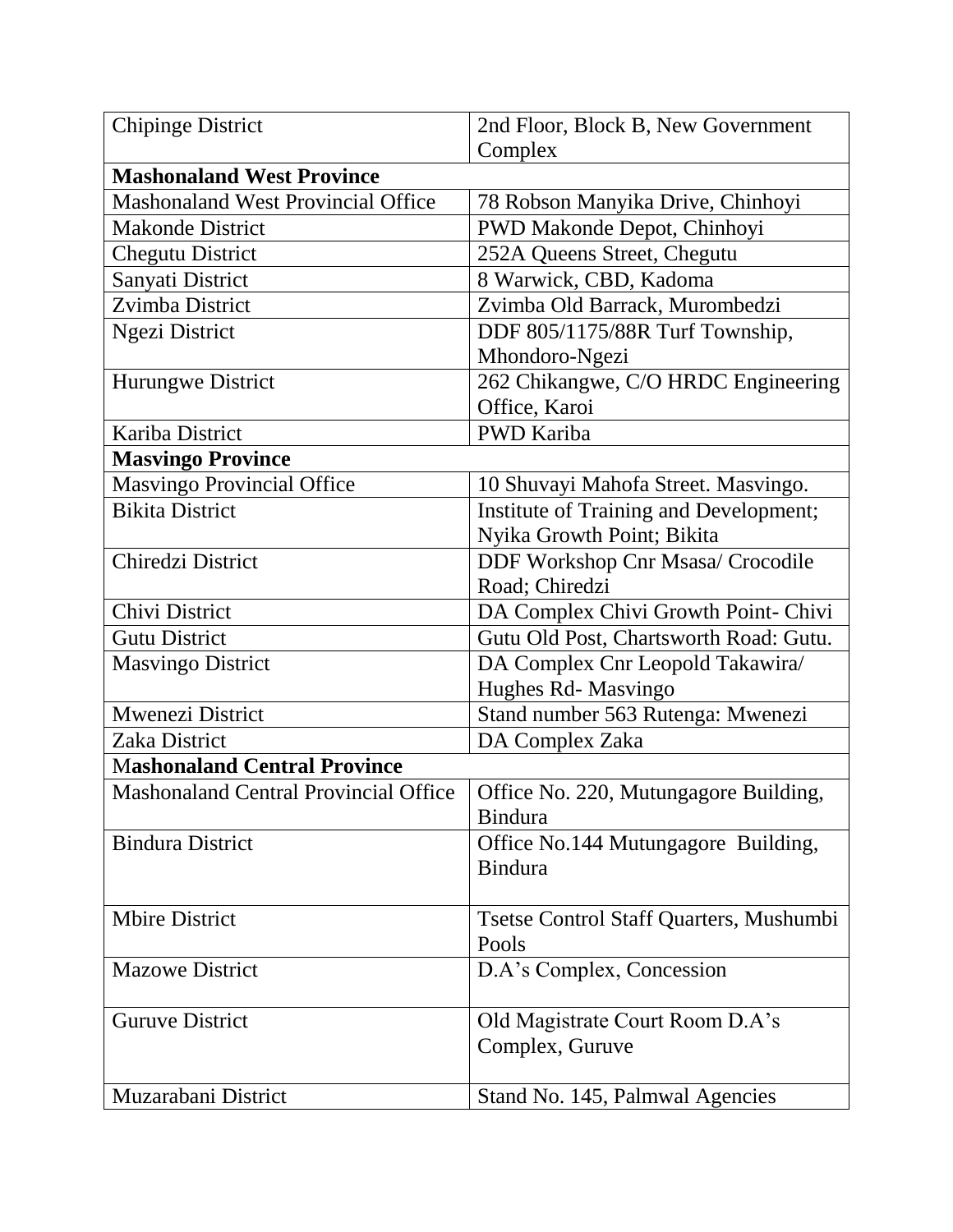|                                      | Building, Centenary                                                          |
|--------------------------------------|------------------------------------------------------------------------------|
| <b>Shamva District</b>               | Stand No. 97 Selous Avenue<br>LDV, Shamva                                    |
| Mt Darwin District                   | Office No. 27, D.A's Complex, Mt<br>Darwin                                   |
| <b>Rushinga District</b>             | Office No. 14, D.A's Complex, Rushinga                                       |
| <b>Midlands Province</b>             |                                                                              |
| <b>Midlands Provincial Office</b>    | Office No.52, New Government<br>Complex, 10th Street, Gweru                  |
| <b>Chirumanzu District</b>           | D.A's Complex, Mvuma                                                         |
| <b>Gokwe North District</b>          | Office No. 58, Government Complex,<br><b>Gokwe North</b>                     |
| <b>Gokwe South District</b>          | Office No. 107, Government Complex,<br>Gokwe South                           |
| <b>Gweru District</b>                | Old Prison Complex, Main Street, Gweru                                       |
| <b>Kwekwe District</b>               | <b>SOCIAL WELFARE OFFICES</b>                                                |
|                                      | CORNER 2nd AVENUE/4th STREET,<br><b>KWEKWE</b>                               |
| Mberengwa District                   | Ministry Of Education Complex, Office<br>No. 3, Mberengwa                    |
| <b>Shurugwi District</b>             | Makusha Hall, Peak Road, Main<br>Offices, Near Zimasco Shurugwi              |
| Zvishavane District                  | Government Complex, Canteen Block,<br>Zvishavane                             |
| <b>Matabeleland North</b>            |                                                                              |
| Matabeleland North Provincial Office | 9-12 Centenary Court, Windsor Park,<br>16 <sup>th</sup> Ave Famona, Bulawayo |
| <b>Binga District</b>                | Binga RDC Offices, Binga Centre                                              |
| <b>Bubi</b>                          | Stand No 2/1984 Bubi District Council<br>Houses                              |
| Hwange                               | NSSA Compensation House, Mukwa<br>Drive, Stand 258 Office 1                  |
| Lupane                               | Stand Number 246, Multipurpose Hall,<br>Kusile RDC Offices Lupane            |
| Nkayi                                | Former Council Boardroom, Nkayi                                              |